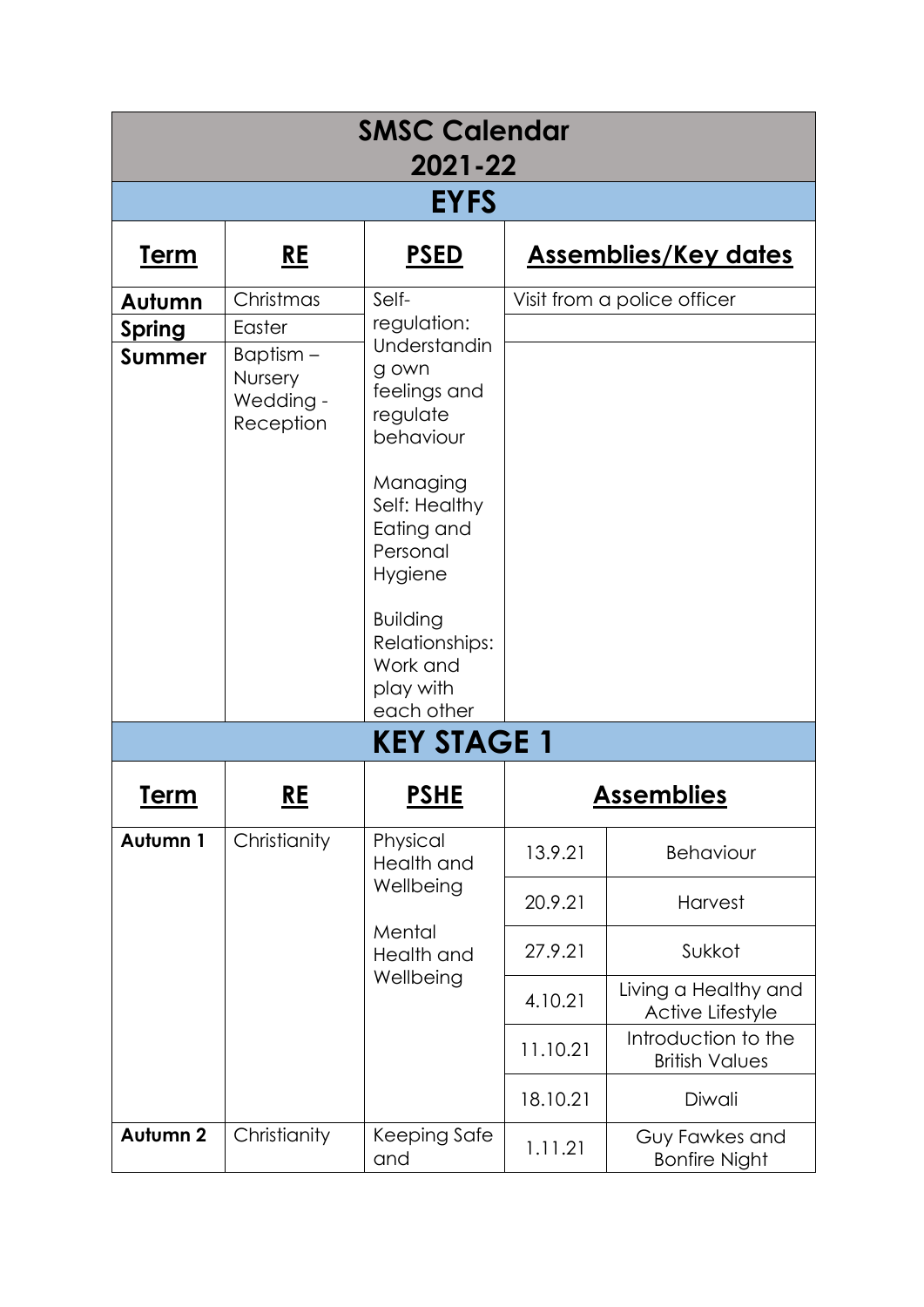|                 | Christmas                   | Managing<br><b>Risk</b>              | 8.11.21  | Remembrance Day                                                           |
|-----------------|-----------------------------|--------------------------------------|----------|---------------------------------------------------------------------------|
|                 |                             |                                      | 15.11.21 | <b>NSPCC</b>                                                              |
|                 |                             |                                      | 22.11.21 | Road Safety                                                               |
|                 |                             |                                      | 29.11.21 | Advent                                                                    |
|                 |                             |                                      | 6.12.21  | Celebrating<br>Differences in<br><b>Ourselves and Others</b>              |
|                 |                             |                                      | 13.12.21 | Christmas Story                                                           |
| Spring 1        | Christianity                | Drugs,<br>Alcohol and<br>Tobacco     | 10.1.22  | British Values-<br>Mutual Respect                                         |
|                 |                             |                                      | 17.1.22  | <b>Healthy Lifestyles</b>                                                 |
|                 |                             |                                      | 24.1.22  | Recycling                                                                 |
|                 |                             |                                      | 31.1.22  | <b>Chinese New Year</b>                                                   |
|                 |                             |                                      | 7.2.22   | What is Mental<br>Health? (Linked to<br>Children's Mental<br>Health Week) |
|                 |                             |                                      | 14.2.22  | <b>British Values -</b><br>Individual Liberty                             |
| <b>Spring 2</b> | Christianity                | Identity,<br>Society and<br>Equality | 28.2.22  | Fairtrade                                                                 |
|                 | Easter                      |                                      | 7.3.22   | Lent                                                                      |
|                 |                             |                                      | 14.3.22  | Differences in<br>Families                                                |
|                 |                             |                                      | 21.3.22  | <b>British Values -</b><br>Democracy                                      |
|                 |                             |                                      | 28.3.22  | Ramadan                                                                   |
|                 |                             |                                      | 4.4.22   | The Easter Story                                                          |
| Summer 1        | <b>Buddhism</b><br>(Year 1) | Relationship<br>Education            | 25.4.22  | Saint George's Day                                                        |
|                 | Islam (Year 2)              |                                      | 2.5.22   | <b>Bank Holiday</b>                                                       |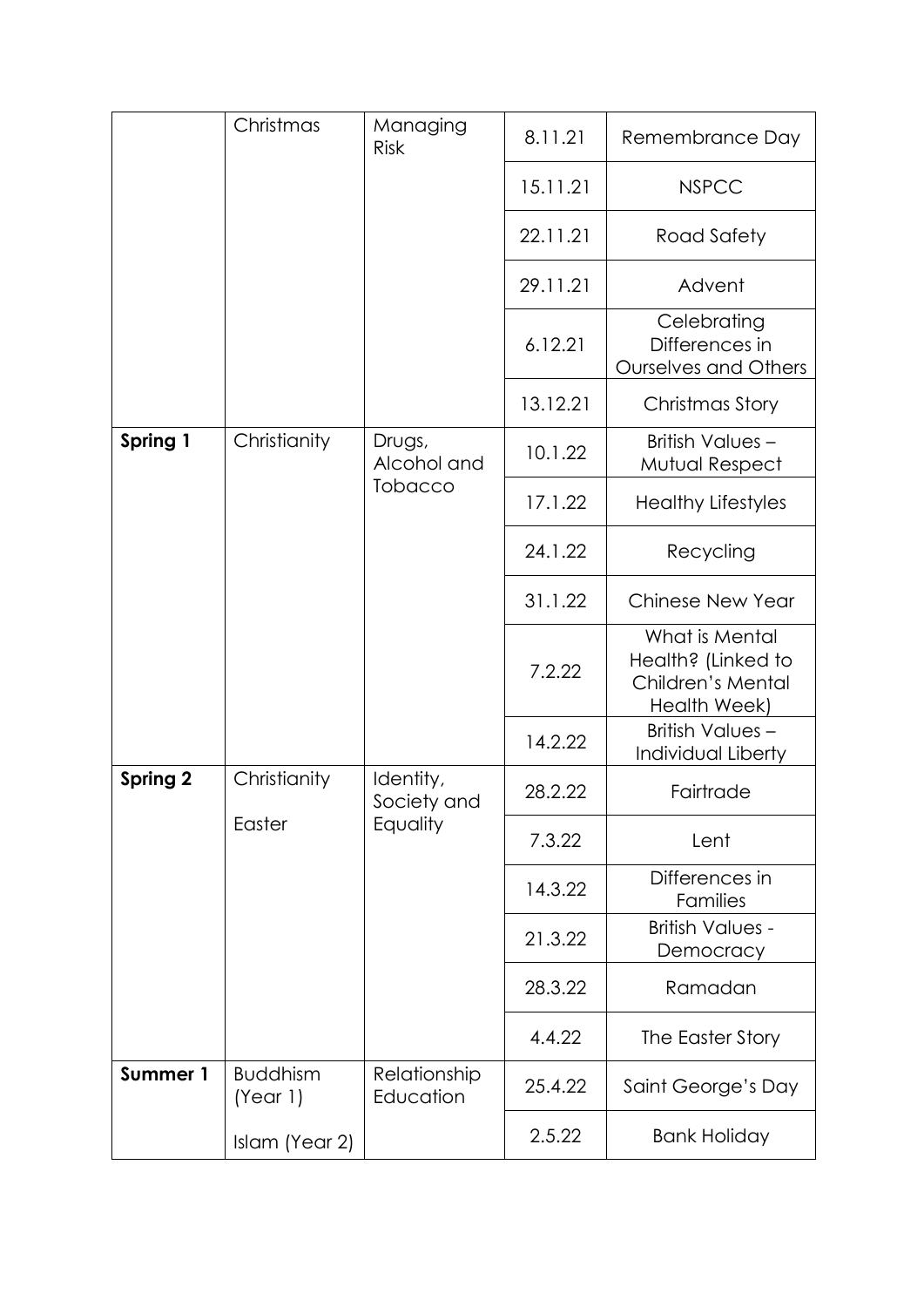|                    |                             |                         | 9.5.22   | VE Day                                                                    |  |
|--------------------|-----------------------------|-------------------------|----------|---------------------------------------------------------------------------|--|
|                    |                             |                         | 16.5.22  | Keeping Safe in the<br>Community                                          |  |
|                    |                             |                         | 23.5.22  | The Importance of<br>Never Giving Up                                      |  |
| Summer 2           | <b>Buddhism</b><br>(Year 1) | Careers,<br>Financial   | 6.6.22   | PD Day - No<br>Assembly                                                   |  |
|                    | Islam (Year 2)              | Capability<br>and       | 13.6.22  | Using Kind Words -<br>Friendships                                         |  |
|                    |                             | Economic<br>Wellbeing   | 20.6.22  | How to behave in<br>the Community                                         |  |
|                    |                             |                         | 27.6.22  | British Values-<br><b>Tolerance of Other</b><br><b>Faiths and Beliefs</b> |  |
|                    |                             |                         | 4.7.22   | <b>Emergency Services</b>                                                 |  |
|                    |                             |                         | 11.7.22  | <b>British Values - Rule</b><br>of Law                                    |  |
|                    |                             |                         | 18.7.22  | <b>Water Safety</b>                                                       |  |
| <b>KEY STAGE 2</b> |                             |                         |          |                                                                           |  |
|                    |                             |                         |          |                                                                           |  |
| <u>Term</u>        | <u>RE</u>                   | <u>PSHE</u>             |          | <b>Assemblies</b>                                                         |  |
| Autumn 1           | Christianity<br>(Year 3)    | Physical<br>Health and  | 13.9.21  | Behaviour                                                                 |  |
|                    | Islam (Year 4)              | Wellbeing               | 20.9.21  | Harvest                                                                   |  |
|                    | Judaism                     | Mental<br>Health and    | 27.9.21  | Sukkot                                                                    |  |
|                    | (Year 5)                    | Wellbeing               | 4.10.21  | Living a Healthy and<br>Active Lifestyle                                  |  |
|                    | Islam (Year 6)              |                         | 11.10.21 | Introduction to the<br><b>British Values</b>                              |  |
|                    |                             |                         | 18.10.21 | Diwali                                                                    |  |
| Autumn 2           | Christianity/<br>Christmas  | Keeping Safe<br>and     | 1.11.21  | Guy Fawkes and<br><b>Bonfire Night</b>                                    |  |
|                    | (Year 3)                    | Managing<br><b>Risk</b> | 8.11.21  | Remembrance Day                                                           |  |
|                    | Islam (Year 4)              |                         | 15.11.21 | <b>NSPCC</b>                                                              |  |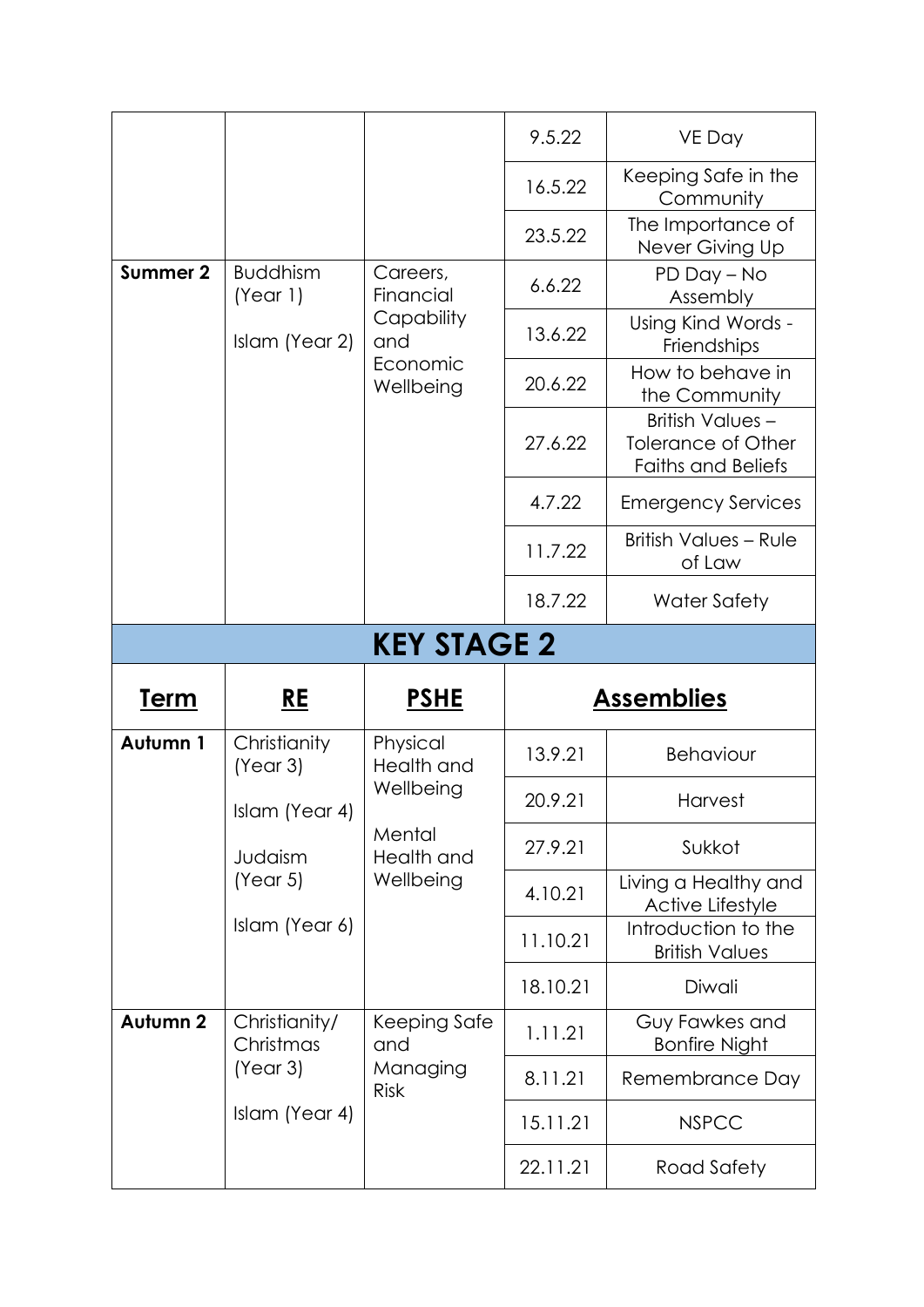|                 | Judaism<br>(Year 5)                                                                                                                                |                                         | 29.11.21 | Advent                                                                     |
|-----------------|----------------------------------------------------------------------------------------------------------------------------------------------------|-----------------------------------------|----------|----------------------------------------------------------------------------|
|                 | Islam (Year 6)                                                                                                                                     |                                         | 6.12.21  | Celebrating<br><b>Difference Ourselves</b><br>and Others                   |
|                 |                                                                                                                                                    |                                         | 13.12.21 | Christmas Story                                                            |
| Spring 1        | Judaism<br>(Year 3)                                                                                                                                | Drugs,<br>Alcohol and<br><b>Tobacco</b> | 10.1.22  | British Values-<br>Mutual Respect                                          |
|                 | Christianity<br>(Year 4)                                                                                                                           |                                         | 17.1.22  | <b>Healthy Lifestyles</b>                                                  |
|                 | Christianity<br>and Judaism                                                                                                                        |                                         | 24.1.22  | The Importance of<br>Recycling                                             |
|                 | (Year 5)<br><b>Buddhism</b><br>(Year 6)                                                                                                            |                                         | 31.1.22  | <b>Chinese New Year</b>                                                    |
|                 |                                                                                                                                                    |                                         | 7.2.22   | What is Mental<br>Health? (Linked the<br>Children's Mental<br>Health Week) |
|                 |                                                                                                                                                    |                                         | 14.2.22  | <b>British Values -</b><br>Individual Liberty                              |
| <b>Spring 2</b> | Judaism<br>(Year 3)<br>Christianity/<br>Easter (Year<br>4)<br>Christianity<br>and<br>Judaism/<br>Easter (Year<br>5)<br><b>Buddhism</b><br>(Year 6) | Identity,<br>Society and<br>Equality    | 28.2.22  | <b>Fair Trade</b>                                                          |
|                 |                                                                                                                                                    |                                         | 7.3.22   | Lent                                                                       |
|                 |                                                                                                                                                    |                                         | 14.3.22  | Differences in<br>Families                                                 |
|                 |                                                                                                                                                    |                                         | 21.3.22  | British Values -<br>Democracy                                              |
|                 |                                                                                                                                                    |                                         | 28.3.22  | Ramadan                                                                    |
|                 |                                                                                                                                                    |                                         | 4.4.22   | The Easter Story                                                           |